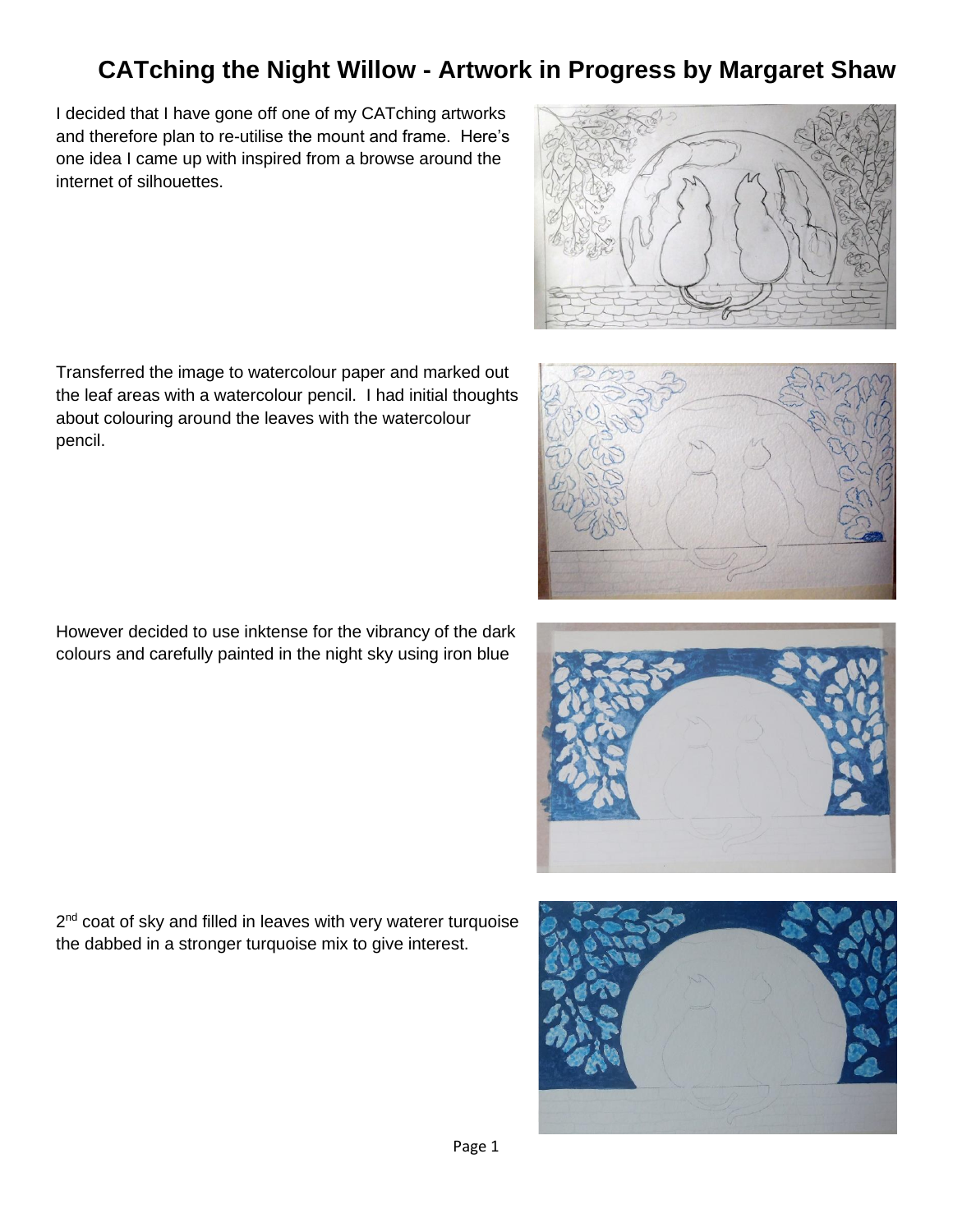## **CATching the Night Willow - Artwork in Progress by Margaret Shaw**

Not being very happy with the leaves got out the white gouache and soon I was creating pussy willow blossom and so we have the title "CATching the Night Willow". Mixed some of the white gouace with the turquoise to give an extra shade. Put in the stems in black

Completed all the willows and made a start on the wall with paynes grey.

Finished the wall bricks adding some Chinese black to the mixture to create darker bricks. Decided that the stems needed to be lighter so white gouache and paynes grey mixed for a paint over.

Moon markings made by wetting the areas and dropping in pale turquoise, dark turquoise and paynes grey and let the paints run into each other. Put a white line along the top of the wall where it meets the dark sky.

Final job to paint in the cats. This took 2 coats of inktense to get the cats as dark as needed.